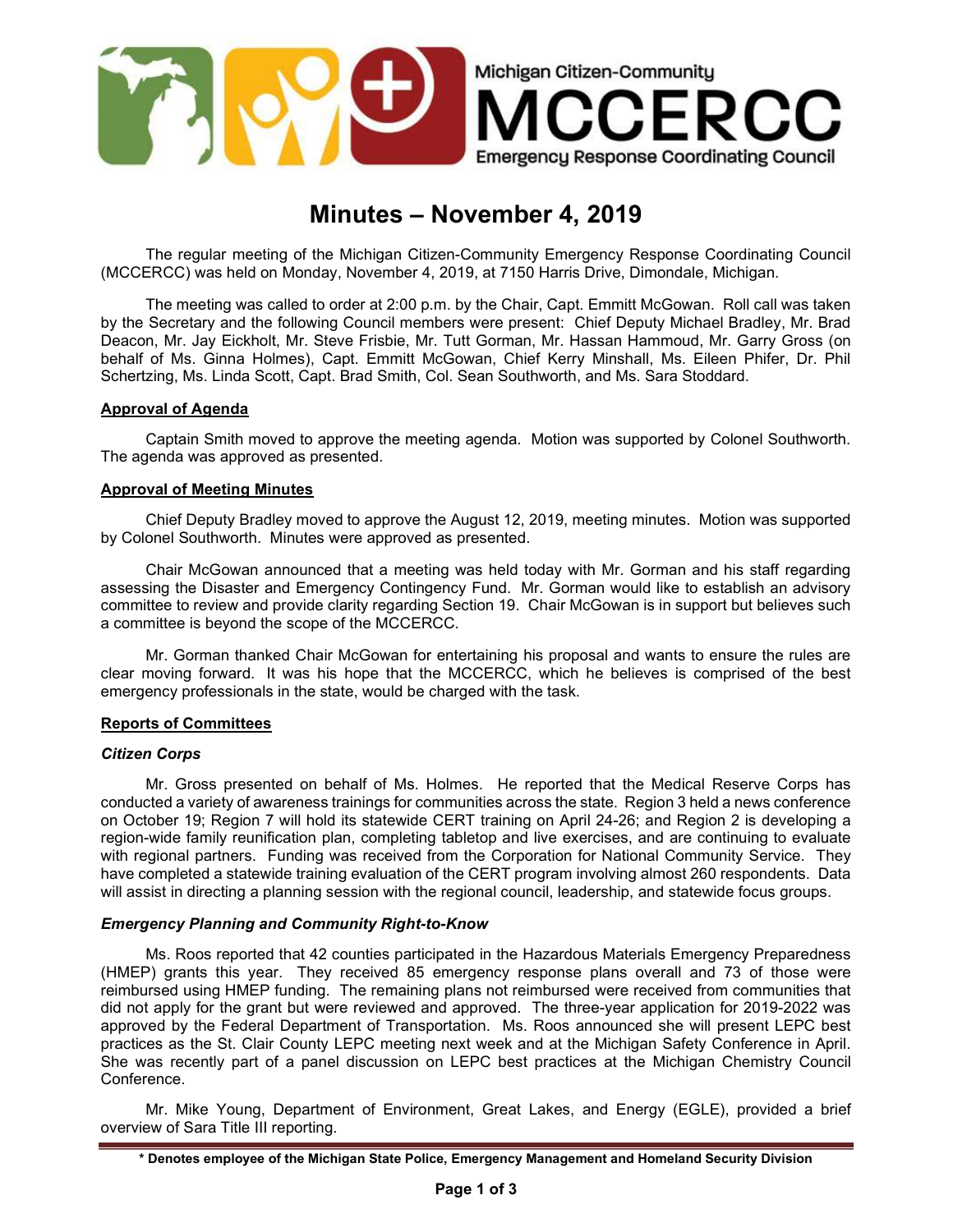Mr. Eickholt indicated that as EPCR Committee chair, he took the liberty of adding to their portion of the MCCERCC Annual Plan which states their committee is going to look beyond what extremely hazardous substances are and look into chemical hazards impacting communities across the board. He indicated there was a hazardous materials release earlier this year in Belding, Michigan that could have grown out of control causing the entire city to evacuate. Chemicals stored onsite were biproducts and waste products but were not regulated under any groups of chemicals. There is a portion of the law that states LEPCs can designate other possible chemicals or threats for planning and the EPCR Committee has pushed that as much as possible.

# Hazard Mitigation

Dr. Schertzing reported the Hazard Mitigation (HM) Committee has not convened since the last full Council meeting but have been communicating via email. He recognized Mr. Mike Sobocinski\* to report.

Mr. Sobocinski announced he has taken over local planning work, as Mr. Mitch Graham, the local planner, left EMHSD in August. Regarding the State Hazard Mitigation Plan, the April plan had included an analysis of FEMA-required natural hazards, but the deadline didn't allow an update of the chapters for technological and human-related hazards. These are currently being updated for compliance with EMAP re-accreditation and should be completed sometime next year. Although he has been occupied with local planning and meetings, progress will continue to occur on the state plan. Primary HM Committee discussion recently involved editing the MCCERCC Annual Plan.

Ms. Roos provided a Hazard Mitigation update on behalf of Mr. Matt Schnepp.\* She reported they are currently managing 43 approved Hazard Mitigation Grant Program (HMGP) and Pre-Disaster Mitigation (PDM) grants for \$32 million federal share. Eight applications for \$3.9 million (federal share) are awaiting FEMA approval. The application period for the Pre-Disaster Mitigation (PDM) Program opened on September 30, 2019, and applications are due January 31, 2020. The EMHSD released a notice seeking proposals and staff is working with the jurisdictions to develop applications. The FEMA funding total was received in August for Disaster 4381 (the 2018 Upper Peninsula flooding) through the HMGP. There is \$3.7 million available, which is less than expected by almost \$1 million dollars. This was the result of a lower funding total for public assistance grants. The application deadline is January 29, 2020, and EMHSD staff is working with jurisdictions from Houghton County to develop 14 project proposals into applications.

# MIReady Advisory Panel

Ms. Wendy Galbreath\* reported their panel met a few weeks ago to review the newsletter template and outreach calendar. They are in the process of mocking up a sample to the panel in December to ensure it is what they want and what they anticipated.

# Old Business

Ms. Roos stated that Council members should have received the MCCERCC Annual Plan draft, but copies are also available on the table. She asked if there were any edit issues or comments.

Ms. Scott stated that on page 6 under "Goal 2," she believes "Volunteer Resource Centers" should be "Volunteer Reception Centers." On page 7, she believes "active shooter events" should be "active shooting training." Ms. Roos will consult with Mr. Chad Veeser regarding these corrections and make appropriate changes. With Council approval, she will then submit the plan to EMHSD command for approval and submission to Colonel Gasper for his signature.

Mr. Deacon made a motion to approve the MCCERCC Annual Plan, as presented, with the latitude to make necessary corrections suggested by Ms. Scott and in support of the Council. The motion was supported by Captain Smith. Motion passed.

Ms. Roos clarified that if Council members are interested in being a part of a subcommittee, they should either contact her or the chairs of those committees: Citizen Corps is Ms. Ginna Holmes, Emergency Planning and Community Right-To-Know is Mr. Jay Eickholt, and Hazard Mitigation is Dr. Phil Schertzing.

Ms. Roos stated that Council members must decide whether or not to post the approved MCCERCC Annual Plan to their website. Mr. Eickholt indicated that five years ago it was posted but subsequently removed at the request of the EMHSD commander. He is in support of posting it again, as there is no site-specific information in their committee's portion of the Plan, which he believes was the potential concern in past years.

<sup>\*</sup> Denotes employee of the Michigan State Police, Emergency Management and Homeland Security Division